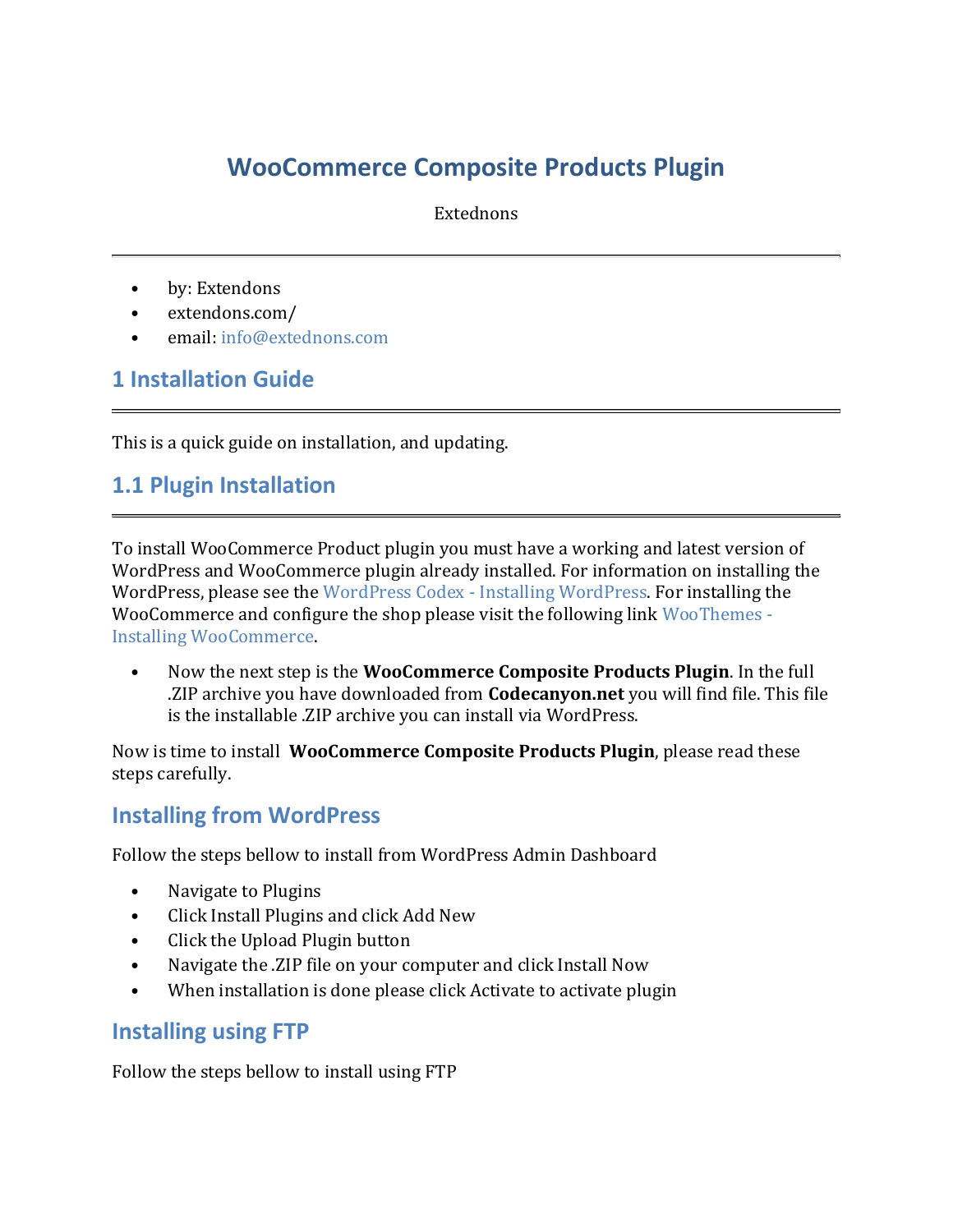- Unzip the file to a desired location on your computer. These extracted files will be uploaded later via FTP
- Connect to your server via FTP (Use FileZilla or any other FTP client)
- Navigate to /wp-content/plugins/ server directory
- Locate the local directory where you have unzipped the ext woo abandoned cart.zip archive
- Upload local folder /Extendons-woocommerce-Direct-checkout/ to remote /wpcontent/plugins/
- To activate the newly installed plugin navigate to Plugins and click the Activate button within the **WooCommerce Composite Products Plugin**

## **1.2 Plugin Updates**

## **Update from WordPress Admin**

Follow the steps bellow to update from WordPress Admin Dashboard

- Navigate to Plugins
- Find the currently installed **WooCommerce Composite Products Plugin** and click Deactivate
- After deactivation click Delete to remove the old version (your saved setting will not be lost)
- Click Install Plugins and click Add New
- Click the Upload Plugin button
- Navigate the new version archive .ZIP on your computer and click Install Now
- When installation is done please click Activate to activate plugin

## **Update using FTP**

Follow the steps bellow to update using FTP

- Unzip the new version archive .ZIP file to a desired location on your computer. These extracted files will be uploaded later via FTP
- Connect to your server via FTP (Use FileZilla or any other FTP client)
- Navigate to /wp-content/plugins/ server directory and delete the current plugin folde
- Locate the local directory where you have unzipped the new version archive .ZIP file
- Upload local folder to remote /wp-content/plugins/

## **2 User Guide**

After installation of plugin, login to admin panel and flush your cache storage.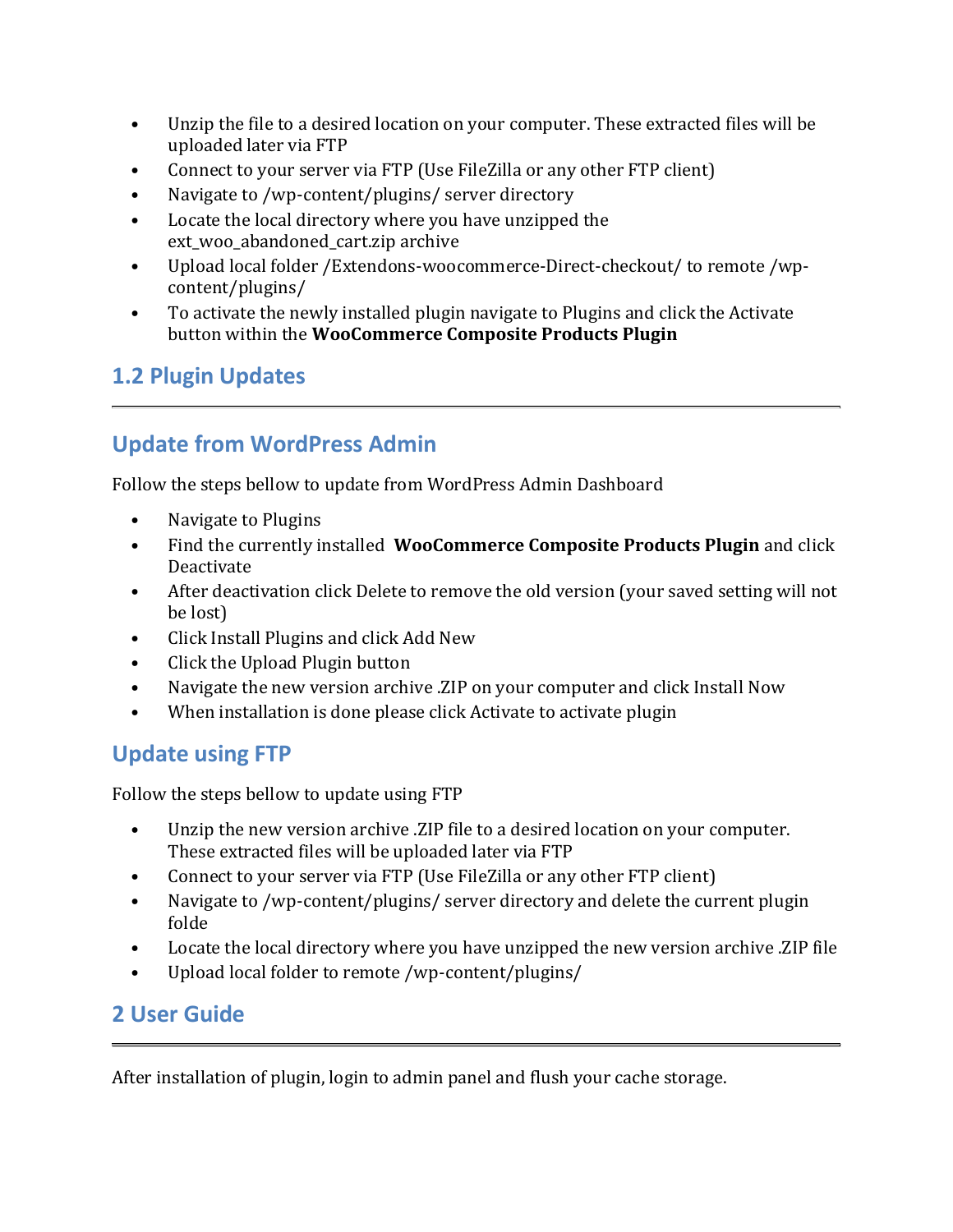## **2.1 How To Create a Composite Product**

At the backend end go to go to any Product Details Page from **Products > Add Products**. You can edit an existing product or **Add New** product here.

| Products<br>m                                           | All (87)   Published (86)   Private (1)   Sorting |                                                                                                                 |                       |                           |        |                   |                           |        |                                  |
|---------------------------------------------------------|---------------------------------------------------|-----------------------------------------------------------------------------------------------------------------|-----------------------|---------------------------|--------|-------------------|---------------------------|--------|----------------------------------|
| <b>All Products</b>                                     | <b>Bulk Actions</b>                               | Apply<br>Select a category<br>٠                                                                                 | ۰.                    | Filter by product type    |        |                   | Filter by stock status    | Filter |                                  |
| <b>Add New</b>                                          |                                                   |                                                                                                                 |                       |                           |        |                   | 87 items<br>$\frac{1}{2}$ |        | of 5 $\rightarrow$ $\rightarrow$ |
| Categories<br>Tags                                      | 圗<br>u                                            | Name<br>---                                                                                                     | SKU<br><b>Provide</b> | Stock<br>-969.90          | Price  | Categorie         | Tags                      | ★      | Date<br>--                       |
| <b>Attributes</b><br>Appearance<br>Plugins <sup>6</sup> | للبال                                             | Personal Computer -<br><b>Build &amp; Buy</b><br>ID: 18757   Edit  <br>Quick Edit   Trash   View  <br>Duplicate | $\sim$                | In stock<br><b>Linked</b> | $\sim$ | Uncategori<br>zed | ÷                         | 立      | Published<br>1 hour ago          |
| <b>Users</b><br>Tools<br>Settings<br>в                  | r,                                                | Dress Pro - Private                                                                                             | $\sim$                | In stock                  | \$12   | Uncategori<br>zed | $\sim$                    | ☆      | Last Modified<br>2019/05/17      |

Scroll down to find **Product Data** droption. Select **Extendon Compiste Product** and click on the **Extendon Compiste** tab. Here you can add multiple composite options by cliking **Add New Composite**, once added you have to provide the following information to create a composite:

#### **Component Title Goes Here.....**

- **Name**
- **Description**
- **Selection Type**
- **Sort Products By**
- **Option Selection Style**
- **Counted Separately**
- **Min Quantity**
- **Max Quantity**
- **Discount %**
- **Apply Discount to Sale Price**
- **Replace Thumbnail**
- **Required**
- **Exclusive Selection**